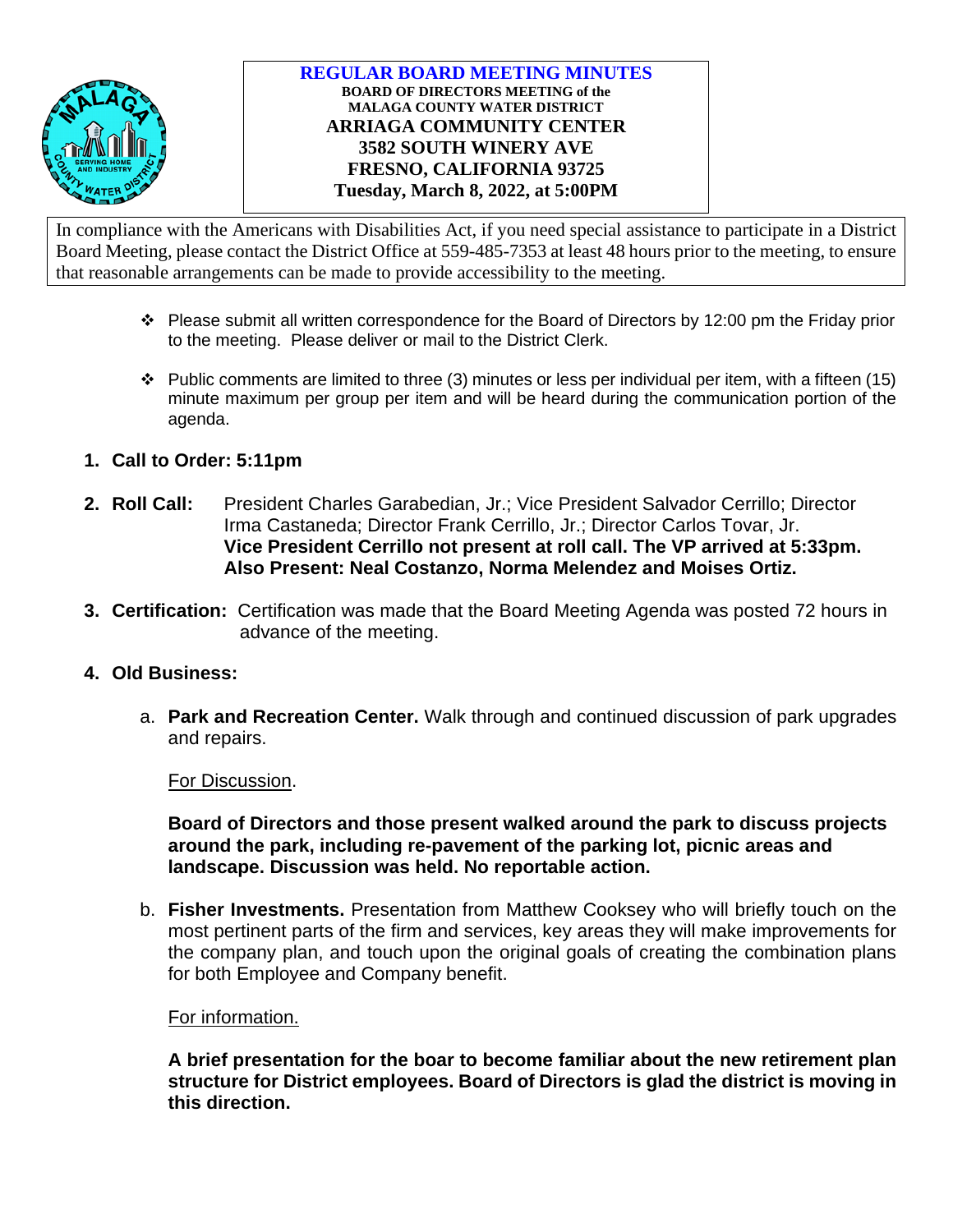# **5. New Business:**

a. **Scholarships.** To discuss monetary amount for the Fowler High School scholarships. Eligibility criteria and essay topic has been submitted to Michelle Khan, Assistant Principal of Fowler HS.

For discussion and potential action.

**Board unanimously agreed to raise the scholarship amount to \$1,500. Direction given to the general manager to invite members to the scholarship committee who will read student essays and select scholarship winners.**

b. **Motion by Director Cerrillo, Second by Director Castaneda and a 5-0 vote to add Cultural Event discussion to the agenda.** 

**Edgar Ortiz called in to the meeting to discuss potential event for the first weekend in May. Individual reported the plans for the cultural event, objectives, and needs for this event. The board of directors gave the general manager to meet with Edgar the week of the 14th and to visit the park and discuss this topic further, in person.** 

- **6. Incorporation Reports: None for this meeting.**
- **7. Recreation Reports:**

**Recreation meeting was held on March 7 to discuss the recreation committee bingo. Recreation staff to purchase 150 easter baskets and easter items for the Easter program of April 2.**

- **8. Engineer Reports:**
	- a. District Engineer Report: A memorandum has been submitted of updates and information. For Discussion. **Nothing to report.**
	- b. CDBG Engineer Report: none for this meeting.
- **9. General Manager's Report:**
	- a. Agreement for payment of water connection fees and cost.
	- b. WWTF. Confined space training in preparation for lift station rehab.
	- c. Rags, soap and grease a current problem at the wastewater plant.
	- d. Recreation- back door at center needs to be replaced. Not closing.
	- e. Pretreatment- Greentech is in full compliance.
- **10.President's Report: None for this meeting.**
- **11.Vice President's Report: None for this meeting.**
- **12.Director's Reports: None for this meeting.**
- **13.Legal Counsel Report: None for this meeting.**